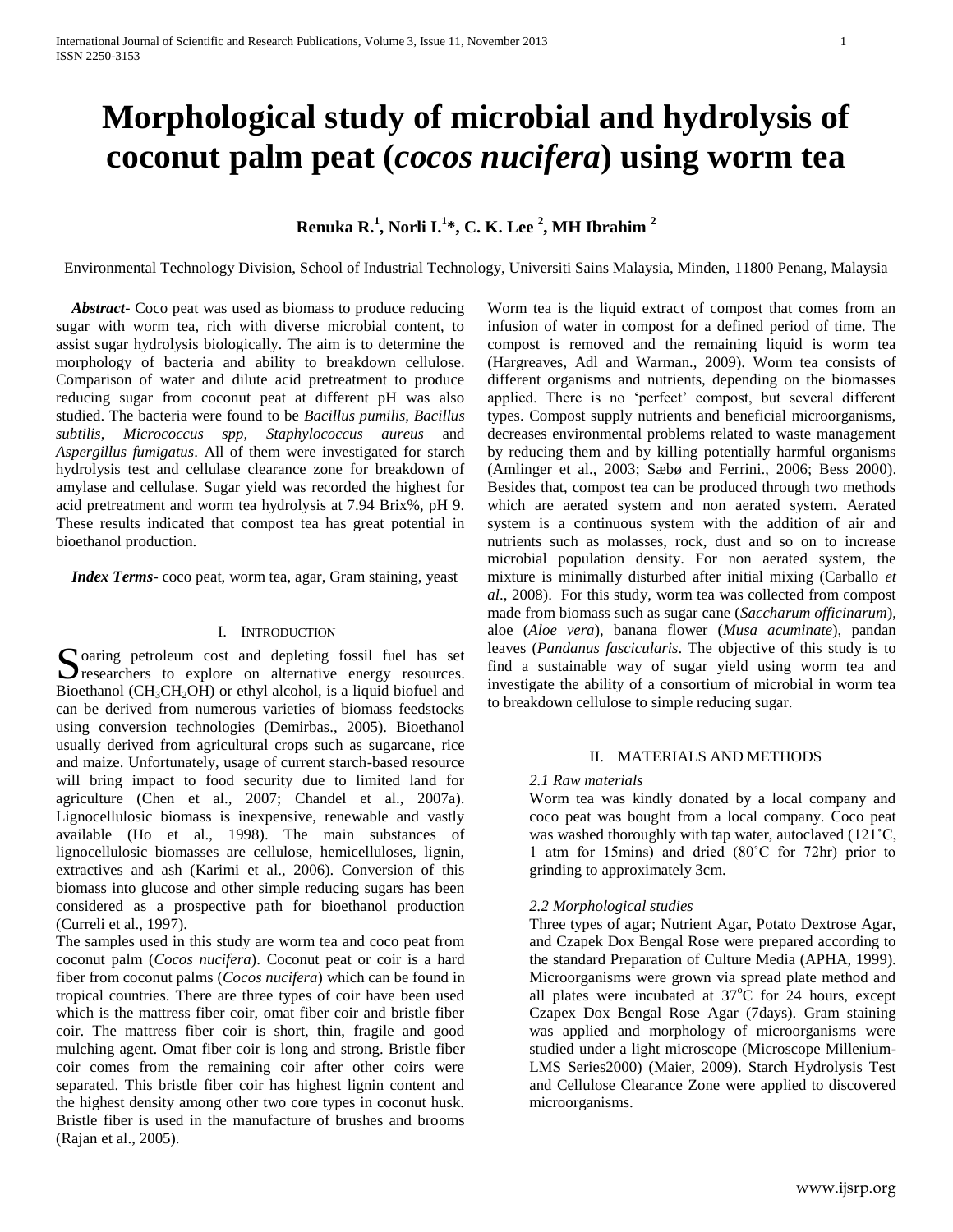# *2.1.1 Starch hydrolysis test*

Starch hydrolysis test was done according to methods presented in Microbiological Applications Lab Manual. Plates were divided into four sections and 0.1ml of each inoculum was poured in the holes bore using the Durham tube. After 24 hours incubation, lugol iodine was added to detect presence of amylase enzyme.

#### *2.1.2 CMC clearance zone (CCZ)*

CMC agar was prepared according to recipe by Kim et al., 2012. The plates were divided into four sections on 0.1ml of pure inoculums were poured on each hole. After incubation for 48 hours, CMC agar plates were flooded with 1 % congo red and allowed to stand for 15 mins at room temperature. 10ml of 1M NaCl was thoroughly used for counterstaining the plates. The plates were examined for presence of clear zones around the colony, which indicates cellulose hydrolysis (Irfan et al., 2012). The diameter of the visible halo zone for both tests was measured in millimeter.

#### *2.3 Pretreatments*

#### *2.3.1 Acid pretreatment*

1.0M Sulfuric acid  $(H_2SO_4)$  was added to 20g of coco peat. The ratio between biomass and sulfuric acid was 1:10 w/v. The mixture was autoclaved and washed till neutral.

#### *2.3.2 Water pretreatment*

A total of 240ml of distilled water was added to a beaker containing  $20g$  (1:12 w/v) of biomass (coco peat). The samples were autoclaved (Vertical High Pressure Steam Sterilizer (Sakura)/ASV2403) for 15 minutes at 121ºC, 1 atm. The biomass were washed before proceeding to the next stage.

#### *2.5 Experimental setup*

A total of eight reactors was set up in Erlenmeyer flasks (250ml), as shown in Table 2.1.

| Reactor        | Pretreatment                          | pΗ |
|----------------|---------------------------------------|----|
| R <sub>1</sub> | Acid pretreatment + worm tea          | 5  |
| R <sub>2</sub> | Acid pretreatment + worm tea          | 9  |
| R <sub>3</sub> | Acid pretreatment $+$ distilled water | 5  |
| R <sub>4</sub> | Acid pretreatment $+$ distilled water | 9  |
| R <sub>5</sub> | water pretreatment $+$ worm tea       | 5  |
| R <sub>6</sub> | water pretreatment $+$ worm tea       | 9  |
| R7             | water pretreatment + distilled water  | 5  |
| R <sup>8</sup> | water pretreatment + distilled water  | q  |

Table 2.1 Reactors for sugar hydrolysis

Worm tea was added in the ratio of 1:12. 1M of Sodium Hydroxide (NaOH) was added drop by drop to alter the pH. The conical flasks were kept in incubated shaker (160rpm,  $50^{\circ}$ C). Aliquots were withdrawn every 24 hours, centrifuged (Universal 32 Centrifuge, Hettich ZENTRIFUGEN) at 4000rpm for 10mins and tested for sugar content for 10 days time period. *2.6 Analysis*

pH of the hydrolysate was tested using a calibrated pH meter (HACH, sension 3). Sugar content was evaluated using Refractometer PAL-1 (ATAGO).

# III. RESULTS AND DISCUSSIONS

*3.1 Consortium of Microorganisms in Worm Tea* CHNS analyses yield that carbon 0.25%, Hydrogen 3.93%, Nitrogen 0.02% and sulphur 0.48%, suggesting the presence of live microorganism. Four different bacteria and fungi were screened from microbial grown on Nutrient Agar, Potato Dextrose Agar and Czapek Dox Agar. Bengal Rose was added to Czapek Dox to inhibit growth of microorganisms, allowing fungi to generate. Gram staining was performed and under light microscope with 100x magnification, all organisms were gram negative. The grayish green fungi were stained with lactophenol blue had both Uni and Bi sporangium. Thus, we conclude the fungi present had been of *the Aspergillus fumigatus family*. No further studies were made on fungi as author was keen on bacteria. The microorganisms were further studied on their morphological. The bacteria discovered were cocci and bacilli and all of them were purple, proving no Gram negative bacteria in compost tea. Based from catalase test, 103 and 104 proved to be catalase positive. Biochemical tests using API kits and manual calculations using chart provided revealed that all four bacteria are 101-*Bacillus subtilis,* 102- *Bacillus pumilis,* 103- *Micrococcus spp,* 104- *Staphylococcus aureus* and *Aspergillus fumigatus.*

To prove more on microbial activity, certain tests were performed. Starch hydrolysis test was performed on each pure culture to identify the organisms that are able to produce amylase enzyme, breaking down starch. All bacteria were able to, it was just the matter of speed of activity. The same method was implied to fungi, incubated for 7 days, however fungi did not show any clearance zone. Table 3.1 shows microbial activity, or effectiveness of the microorganisms in releasing amylase. The CMC agar test was also performed to evaluate effectiveness of the microorganisms in breaking down cellulose, as coco peat is inedible item, containing cellulose and not edible starch. For our achievement, the bacteria showed cellulolytic activity with clear surroundings. The results were summarized in Table 3.2. Based from the results, it is found that worm tea is an effective microorganism (EM). EM consists of mixed cultures of beneficial and naturallyoccurring microorganisms such as phototrophic bacteria, lactic acid bacteria and yeast that can be used as inoculants to increase the microbial diversity of soils and plant. EM contains selected species of microorganisms that are mutually compatible with one another and coexist in liquid culture. The uniqueness of microorganisms and their often unpredictable nature, given a specific set of environmental and cultural conditions, has made them likely candidates for solving for solving particularly difficult problems in the life sciences and other fields as well. If used appropriately, EM can significantly increase the beneficial effects of these practices (Higa and Wididana, 1991b).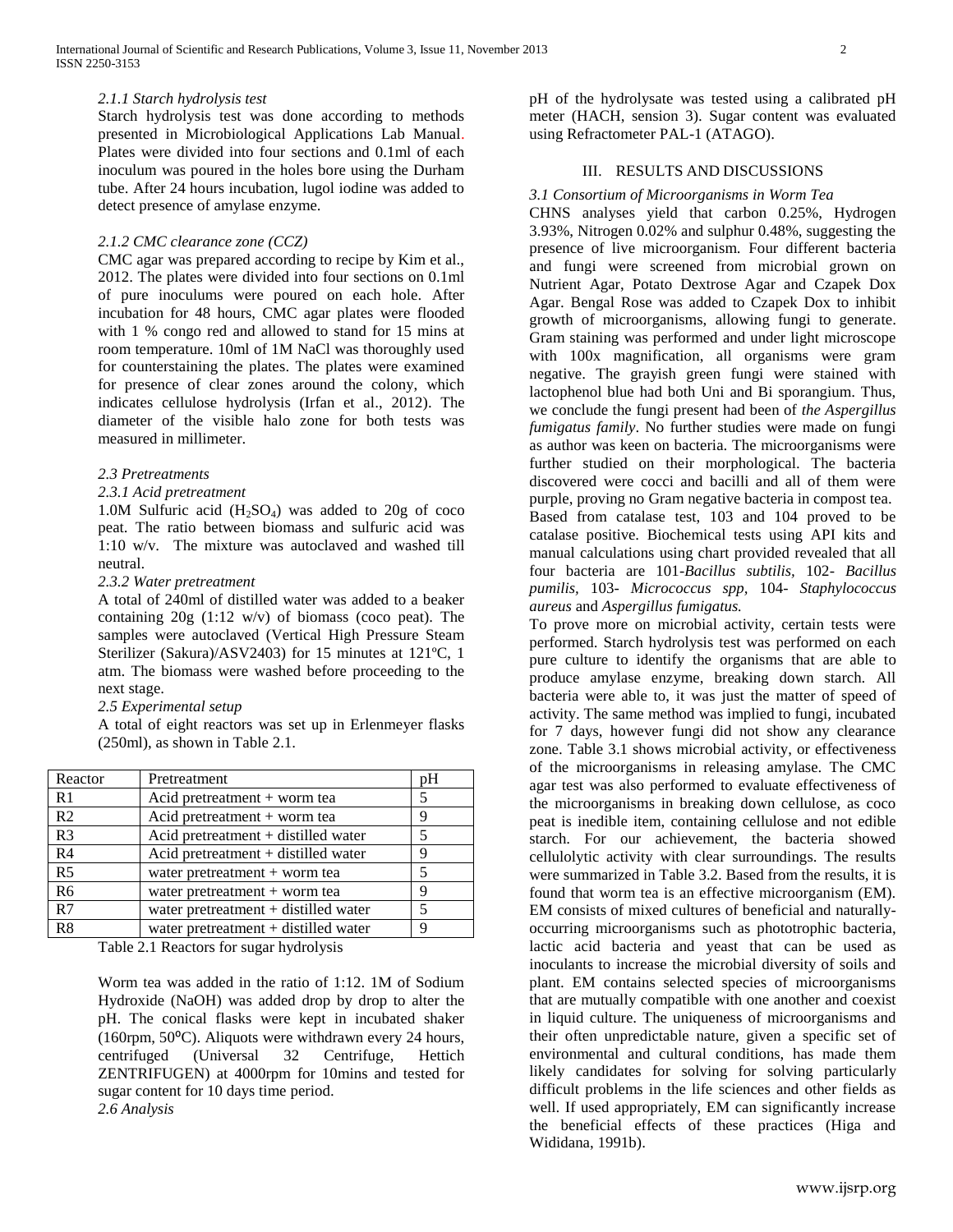#### *3.2 Hydrolysis of coco peat*

Two types of pretreatment were employed; water pretreatment and dilute acid pretreatment and average results were calculated. Both pretreatments were then continued with hydrolysis using water and hydrolysis using compost tea, with coco peat as substrate. In this study, the effect of pH was evaluated. Graph 3.1 summarizes the initial and final value of reducing sugar from each reactor. Hydrolysis was done for 14 days. Interestingly, the level of sugar increased on day 8 for all the reactors except R5, R6, and R8 and thereafter remained constant till day 11. The results were collected at day 8. On day 2, almost all reactors have a slight drop in the reading. This may be due to the organisms in the compost tea adapting to the new feed. Sugar level increased by hydrolysis period. Microorganisms feed on coco peat, breaking down hemicelluloses into reducing sugars. This is also because hydrolysis of carbohydrate or lignocellulosic materials by microbial activity occurs and simultaneous conversion of cellulose to sugar to ethanol by microorganisms. The pH had a sharp effect on the hydrolysis. At alkaline pH, the yield is shown to be higher than acidic condition. Effect of temperature was not taken into consideration as all studies were done at room temperature and microorganisms functions well at room temperature. R2, with acid pretreatment reached maximum sugar concentration of 7.94Brix %. This could be an indicator that all the cellulose and hemicelluloses has been depolymerised to reducing sugar. R5 and R6 (water pretreatment) show less reducing sugar yield. The same trend was observed for R7 and R8. When observed clearly, it can be concluded that coco peat for these four reactors was treated with only water. The lignin has not been degraded, therefore, the hemicelluloses was not readily accessible for microorganisms to convert them into desirable products.

# IV. CONCLUSION

 In this work, we demonstrated that acid pretreatment is a suitable process to produce sugar from coco peat. Although it is not common to use compost tea as microorganism source, in our work, the isolates proved to be an excellent cellulose breakdown agent. Yet, it takes longer period for the process of breaking down and releasing the desired product. The best treatment is using dilute acid pretreatment of coco peat and using compost tea for enzymatic hydrolysis.

#### **APPENDIX**

Table 3.1: Amylase hydrolysis on solid media (Starch agar)

| Isolates                   | Amylase | Diameter of<br>clear Zone on<br>$agar$ (mm) | Amylolytic<br>Activity |
|----------------------------|---------|---------------------------------------------|------------------------|
| 101                        | $+$     | 22.1                                        | $+++$                  |
| Bacteria                   |         |                                             |                        |
| $\subset$<br>102           | $+$     | 17.6                                        | $+++$                  |
| $\subset$<br>103           | $+$     | 11.3                                        | $^{+}$                 |
| $\subset$ $\subset$<br>104 | $+$     | 14.0                                        | $++$                   |
| Fungi                      |         |                                             | ND                     |
|                            |         |                                             |                        |

+: Positive, -: Negative +++, high activity, ++, moderate activity,

+, low activity, ND: Not Detected.

 $+$ : low activity (< 11.5mm).

++: moderate activity (11.5mm- 20mm)

 $_{+++}$ : high activity ( $>$  20mm).

Table 3.2: Cellulase hydrolysis on solid media (CarboxyMethylCellulose agar)

| Isolates |    | Cellulase | Diameter of   | Cellulolytic |
|----------|----|-----------|---------------|--------------|
| Code     |    |           | clear Zone on | Activity     |
|          |    |           | agar (mm)     |              |
| 101      |    | $^{+}$    | 19.2          | $+++$        |
| Bacteria |    |           |               |              |
| 102      | cc |           | 16.6          | $+++$        |
| 103      | cc | $+$       | 17.1          | $+++$        |
| 104      | cc | $^{+}$    | 13.8          | $++$         |
| Fungi    |    |           | 1.4           | $^{+}$       |

+: Positive, -: Negative +++, high activity, ++, moderate activity,

+, low activity, ND: Not Detected.

 $+$ : low activity (< 7.5mm).

++: moderate activity (7.6mm- 15mm)

 $+++$ : high activity ( $> 15$ mm).



Graph 3.1: Initial and final value of reducing sugar, Brix% of different reactors.